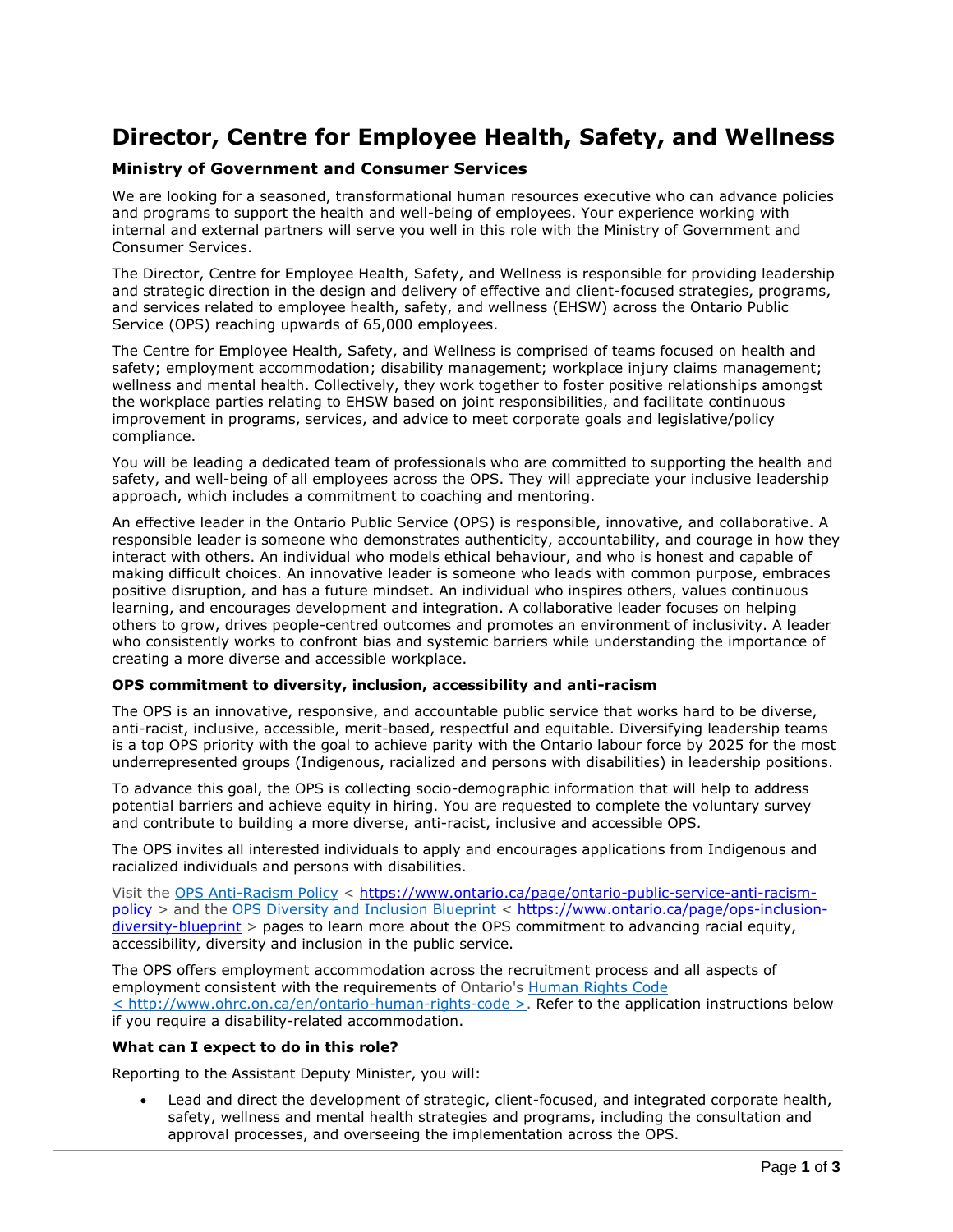- Provide expert advice and direction to senior ministry officials on complex and sensitive EHSW matters.
- Build a multi-disciplinary team of health, safety, and wellness experts to develop infrastructure, systems and reporting mechanisms to support high-quality service delivery to all ministries to meet standards and manage complex and confidential information.
- Direct the illness and injury case management program, including the development of tools and management of information systems relating to employment accommodations, WSIB processes, claims administration, and financial management.
- Provide advocacy and ensure appropriate representation of the OPS in dealing with WSIB claims, including appeals/disputes.
- Represent the Branch/Division/Ministry on a variety of intra- and inter-ministerial committees, cross-jurisdictional and public forums.

#### **How do I qualify?**

#### **Inclusive Leadership**

- You are an inclusive and collaborative leader passionate about building a culture of health and safety, and mental health and well-being.
- You have strong issues and change management skills.
- You have a track record of delivering results within a complex and politically sensitive environment.
- You can identify gaps and deficiencies in policies, strategies, services, and information to develop options leading to the formulation of proactive approaches for change

### **Relationship Management and Communication Skills**

- You are experienced in managing collaborative and productive relationships with large and complex stakeholder organizations.
- You are strategic in your approach to developing, maintaining, and communicating with stakeholders and partners.
- You have excellent negotiation skills and can build horizontal partnerships and strategic alliances across the Ontario Public Service to increase efficiencies and achieve goals.
- You have experience in building networks, anticipating, and responding to, the needs of internal and external stakeholders along with resolving any potential conflicts.
- You have demonstrated understanding of the sensitivity of HR issues and their potential impacts, and are able to anticipate, identify, analyze, and evaluate the issues to recommend appropriate and timely resolutions and actions.
- You have excellent judgement, diplomacy and tact in navigating complex, contentious, and sensitive situations.

#### **Job Knowledge and Experience**

- You have experience overseeing the development and provision of specialist programs and services regarding employment accommodation, corporate wellness, mental health, workplace health and safety, ergonomic education and assessment, workplace safety audits, and injury/illness prevention/case management programs, and WSIB processes.
- You have experience developing and monitoring performance measures and service standards to make recommendations for continuous improvement of enterprise-wide human resources services.
- You have experience ensuring compliance with related legislation, collective agreements and policies while addressing ministry-specific and corporate risks and objectives.
- You have experience in providing oversight to the development and management of corporate vendors of record to support effective services delivery, e.g., vendors for health & safety, specialized medical assessments, and employee assistance.

#### **Bonus info section:**

The OPS uses multiple methods to assess candidates for executive positions; these may include resume screening, interviews, assignments, psychometric assessments, simulations, and reference checks.

**Salary Range:** \$130,930 - \$175,070 Per Year

**Job Term:** 1 Permanent